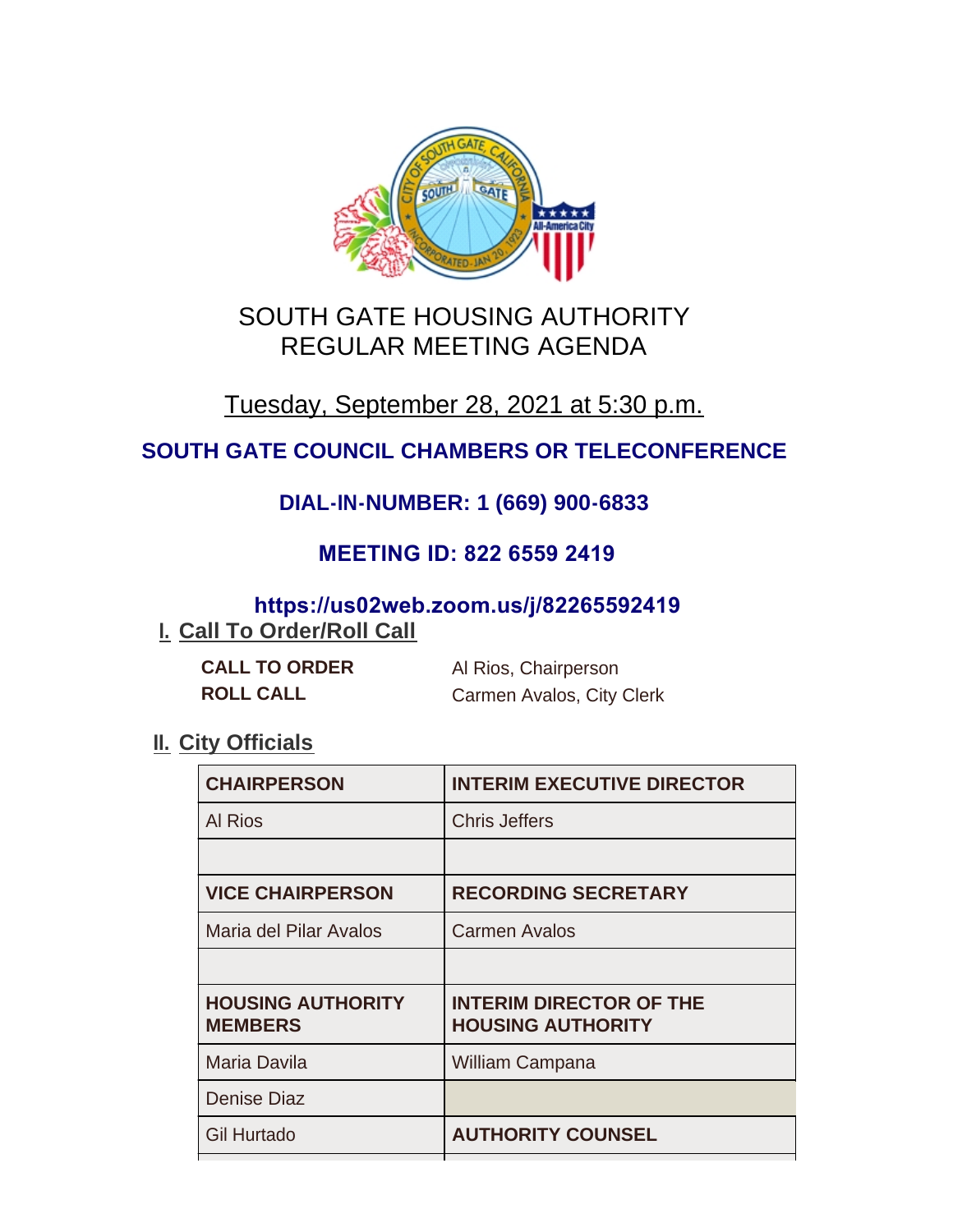| Raul F. Salinas                                            |
|------------------------------------------------------------|
|                                                            |
| <b>INTERIM TREASURER/CHIEF</b><br><b>FINANCIAL OFFICER</b> |
| <b>Kingsley Okereke</b>                                    |

### **Closed Session: (ATTY) III.**

#### **1. CONFERENCE WITH LEGAL COUNSEL - REAL PROPERTY NEGOTIATIONS**

Pursuant to Government Code Section 54956.8

Property APN: 6204-025-900, 6204-025-901 and 6204-025-902

Property Address: 9001-9019 Long Beach Boulevard, South Gate, CA 90280

City Negotiator: Chris Jeffers, Interim City Manager

Negotiating with: Pending

Under Negotiation: Terms of Sale

Documents:

#### HA CLOSED SESSION MEETING 09-28-2021.PDF

### **IV.** Open Session Agenda

#### **1. Minutes**

The South Gate Public Housing Authority will consider approving the Regular Meeting Minutes of September 14, 2021. (CLERK)

Documents:

HA ITEM 1 REPORT 09282021.PDF

- **Comments From The Audience V.**
- **Comments From The Authority Members VI.**
- **Adjournment VII.**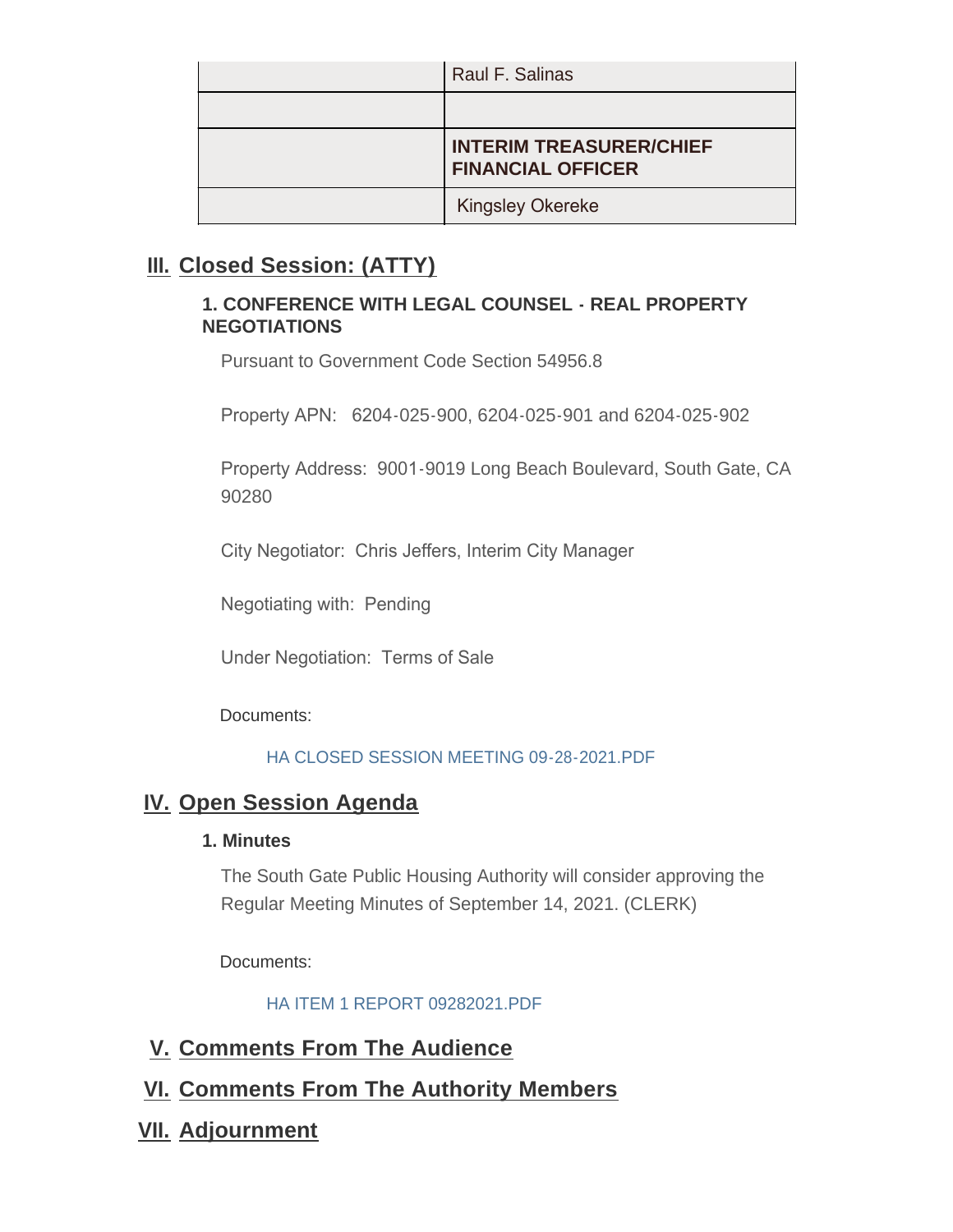I, Carmen Avalos, Secretary, certify that a true and correct copy of the foregoing Meeting Agenda was posted on September 23, 2021, at 11:05 a.m., as required by law.

Carmen Avalos, CMC

City Clerk

Materials related to an item on this Agenda submitted to the Housing Authority after distribution of the agenda packet are available for public inspection in the City Clerk's Office

> 8650 California Avenue, South Gate, California 90280 (323) 563-9510 \* fax (323) 563-5411 \* [www.cityofsouthgate.org](http://www.cityofsouthgate.org/)

In compliance with the American with Disabilities Act, if you need special assistance to participate in the Housing Authority Meetings, please contact the Office of the City Clerk.

Notification 48 hours prior to the Housing Authority Meeting will enable the City to make reasonable arrangements to assure accessibility.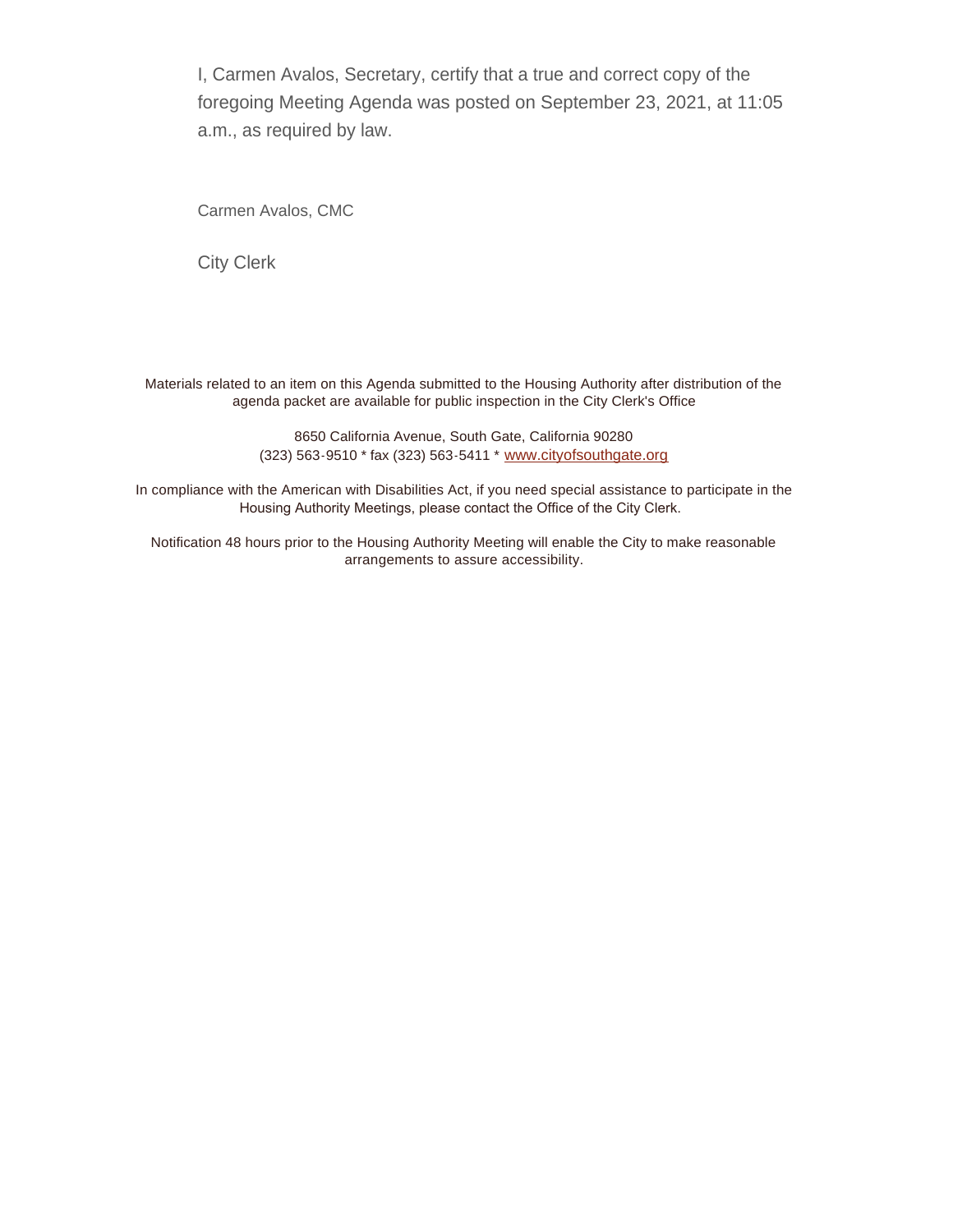## MEMORANDUM

TO: Chris Jeffers, Interim City Manager

FROM: Carmen Avalos, City Clerk,

DATE: September 23, 2021

#### SUBJECT: CLOSED SESSION ITEM FOR THE SOUTH GATE HOUSING AUTHORITY MEETING OF SEPTEMBER 28, 2021

The following item should be listed on the Closed Session Agenda for the South Gate Housing Authority Meeting of the City of South Gate on September 28, 2021, at 5:30 p.m.:

### 1. CONFERENCE WITH LEGAL COUNSEL - REAL PROPERTY NEGOTIATIONS

Pursuant to Government Code Section 54956.8

| Property APN:             | 6204-025-900, 6204-025-901 and 6204-025-902          |
|---------------------------|------------------------------------------------------|
| <b>Property Address:</b>  | 9001-9019 Long Beach Boulevard, South Gate, CA 90280 |
| City Negotiator:          | Chris Jeffers, Interim City Manager                  |
| Negotiating with:         | Pending                                              |
| <b>Under Negotiation:</b> | Terms of Sale                                        |

If you have any questions, please do not hesitate to contact this office immediately.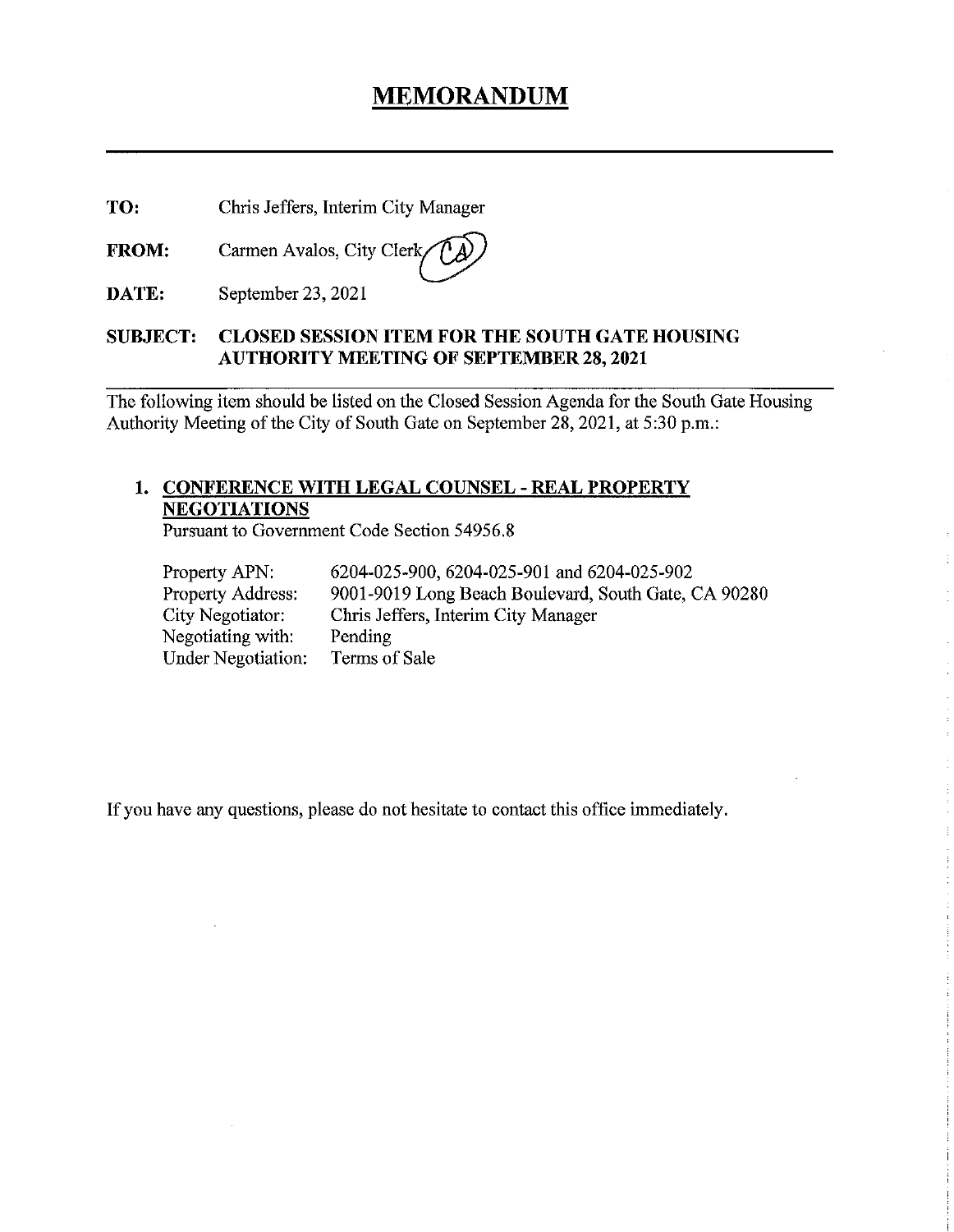# Item No. 1

### MINUTES FOR THE REGULAR MEETING OF THE HOUSING AUTHORITY OF THE CITY OF SOUTH GATE

### TUESDAY, SEPTEMBER 14, 2021

| <b>CALL TO ORDER</b>         | The meeting of the South Gate Housing Authority was called to order by<br>Chairperson Al Rios at 5:30 p.m.                                                                                                                                                                                                                                                         |
|------------------------------|--------------------------------------------------------------------------------------------------------------------------------------------------------------------------------------------------------------------------------------------------------------------------------------------------------------------------------------------------------------------|
| <b>ROLL CALL</b>             | Carmen Avalos, City Clerk                                                                                                                                                                                                                                                                                                                                          |
| <b>PRESENT</b>               | Chairperson Al Rios, Vice Chairperson Maria del Pilar Avalos, Authority<br>Member Maria Davila, Authority Member Denise Diaz and Authority<br>Member Gil Hurtado; Interim Executive Director Chris Jeffers, Authority<br>Counsel Raul F. Salinas, Administrative Services Coordinator Erika<br>Soriano, Interim Treasurer/Chief Financial Officer Kingsley Okereke |
| 1<br><b>SURPLUS PROPERTY</b> | The South Gate Housing Authority unanimously approved items $A \& B$<br>by motion of Authority Member Davila and seconded by Authority<br>Member Diaz.                                                                                                                                                                                                             |
|                              | Adopting Resolution No. 2021-03-HA entitled - A Resolution of the<br>a.<br>Housing Authority of the City of South Gate declaring 13050<br>Paramount Boulevard, South Gate, California as surplus property; and                                                                                                                                                     |
|                              | Directed the Housing Authority Executive Director to follow<br>$\mathbf{b}$<br>disposition procedures set forth in the Surplus Lands Act ("Act").                                                                                                                                                                                                                  |
|                              | Erika Soriano provided a presentation and introduced Ms. Alex Laurence,<br>the City's Housing consultant.                                                                                                                                                                                                                                                          |
|                              | Alex Laurance provided a presentation.                                                                                                                                                                                                                                                                                                                             |
|                              | <b>ROLL CALL:</b> Authority Member Diaz, yes; Authority Member Davila,<br>yes; Authority Member Hurtado, yes; Vice Chairperson Avalos, yes;<br>Chairperson Rios, yes.                                                                                                                                                                                              |
| 2<br><b>MINUTES</b>          | The South Gate Public Housing Authority unanimously approved the<br>Special Meeting Minutes of July 21, 2021, by motion of Vice Chairperson<br>Avalos and seconded by Authority Member Hurtado.                                                                                                                                                                    |
|                              | ROLL CALL: Authority Member Davila, yes; Authority Member Diaz,<br>yes; Authority Member Hurtado, yes; Vice Chairperson Avalos, yes;<br>Chairperson Rios, yes.                                                                                                                                                                                                     |